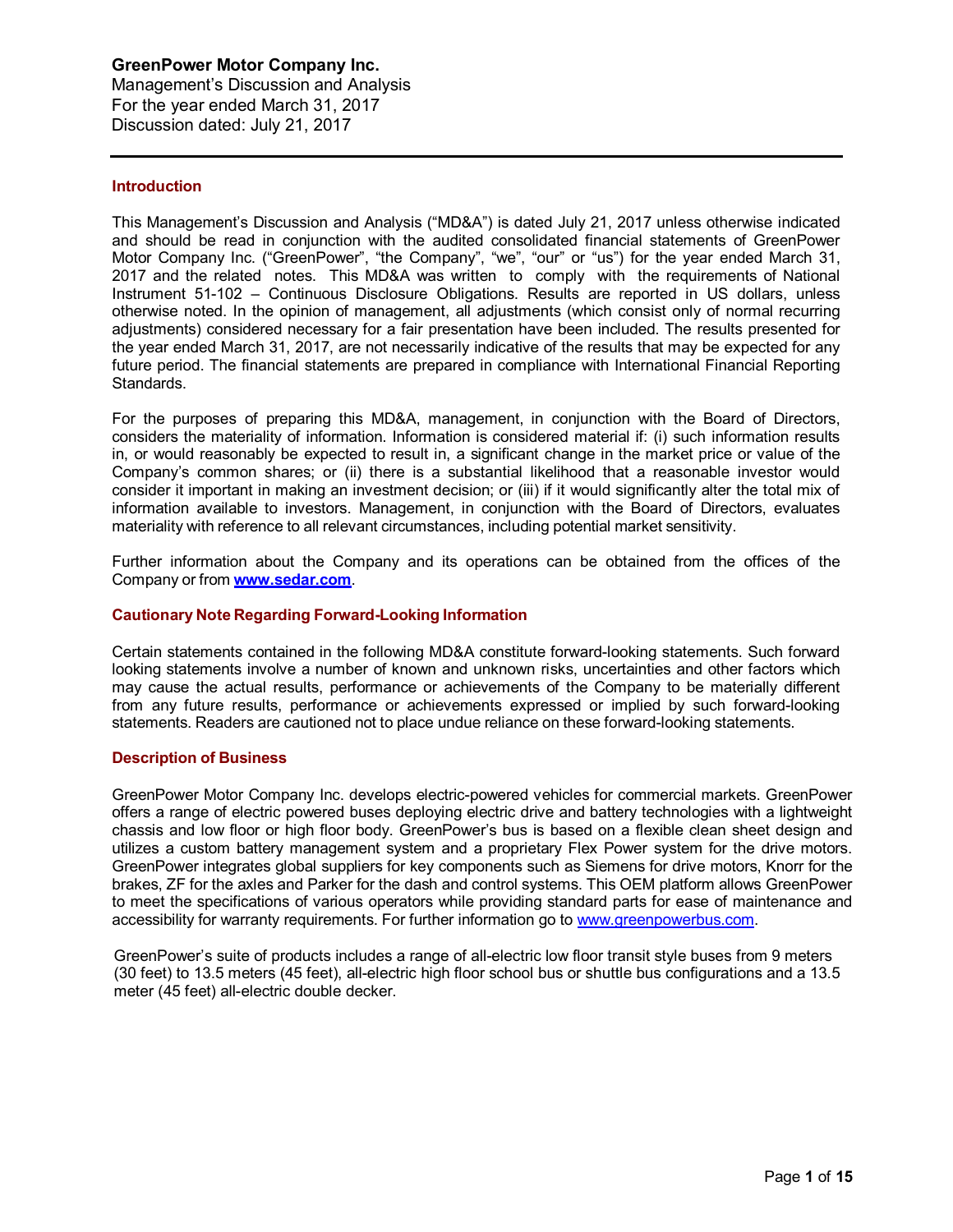Management's Discussion and Analysis For the year ended March 31, 2017 Discussion dated: July 21, 2017

## **Operations**

As at March 31, 2017, the Company had:

- Three EV350's, an EV550 and charging stations classified as equipment on the balance sheet totaling \$2,163,300.
- A demonstration EV School bus In Process classified as equipment on the balance sheet totaling \$217,325.
- Work in process inventory and production supplies representing an EV550, an EV350, two EV250's and a school bus totaling \$1,159,786 and;
- Finished goods inventory representing a 140KW charging station.

On June 20, 2016, the Company was awarded a \$3,000,000 tax credit from the California Governor's Office of Business (GO-Biz) and Economic Development. The tax credits will be used by GreenPower to assist in the growth and expansion of its business in California.

On October 27, 2016, the Company announced the appointment of Brendan Riley as President. Prior to joining the Company, Mr. Riley was the North American Vice-President of Fleet Sales for BYD Motors and was in charge of strategy, tactics, support and training for selling all-electric buses, trucks, cars, and material handling equipment. During that time, Mr. Riley secured the largest privately funded contract in North America for electric buses and the largest transit bus contracts in North America two years in a row (for 25 and 36 electric buses respectively).

On December 7, 2016, the Company announced that the California Air Resources Board ("CARB") had awarded \$9.5 million to the City of Porterville to deploy 10 GreenPower EV350 40-foot zero-emission allelectric transit buses on all nine Porterville Transit routes, and to install the charging infrastructure including 11 charging stations. CARB's award to the City of Porterville was one of only nine awards from the highly competitive Zero-Emission Truck and Bus Pilot Program. The grant award is part of California Climate Investments, a statewide program to reduce greenhouse gas emissions while providing clean-air benefits to California neighborhoods, with an emphasis on disadvantaged communities. California Climate Investments programs are funded by the Greenhouse Gas Reduction Fund using proceeds from the state's cap-and-trade auctions.

On December 15, 2016, the Company announced that its EV550 45 foot all-electric double decker bus had been approved by CARB and is eligible for a Hybrid and Zero-Emission Truck and Bus Voucher Incentive Project for \$95,000 for each EV550 sold in the State of California and an additional \$25,000 where the bus is deployed in a disadvantaged community. The 2017 model year EV550 was approved in conjunction with the California Environmental Protection Agency as a heavy-duty electric vehicle. Consequently, CARB has approved the designation of the EV550 as an electric heavy-duty vehicle which can be sold in California.

On January 16, 2017, the Company announced that certain purchasers of GreenPower all-electric buses are eligible for funding from the \$2.9 billion Volkswagen Settlement Mitigation Trust. The VW Mitigation Trust totaling \$2.9 billion is part of the overall settlement and funds are being allocated to states, territories and federally recognized Native American tribes. Trust funds are available for Eligible Mitigation Actions (EMAs). Recognized EMAs include the purchase of Class 4 to 8 zero emission school buses, shuttle buses and transit buses with the requirement that a legacy diesel bus must be scrapped. Eligible Buses include 2009 engine model year or older class 4 to 8 school buses, shuttle buses, or transit buses. Certain states may also include 2010 to 2012 engine model years.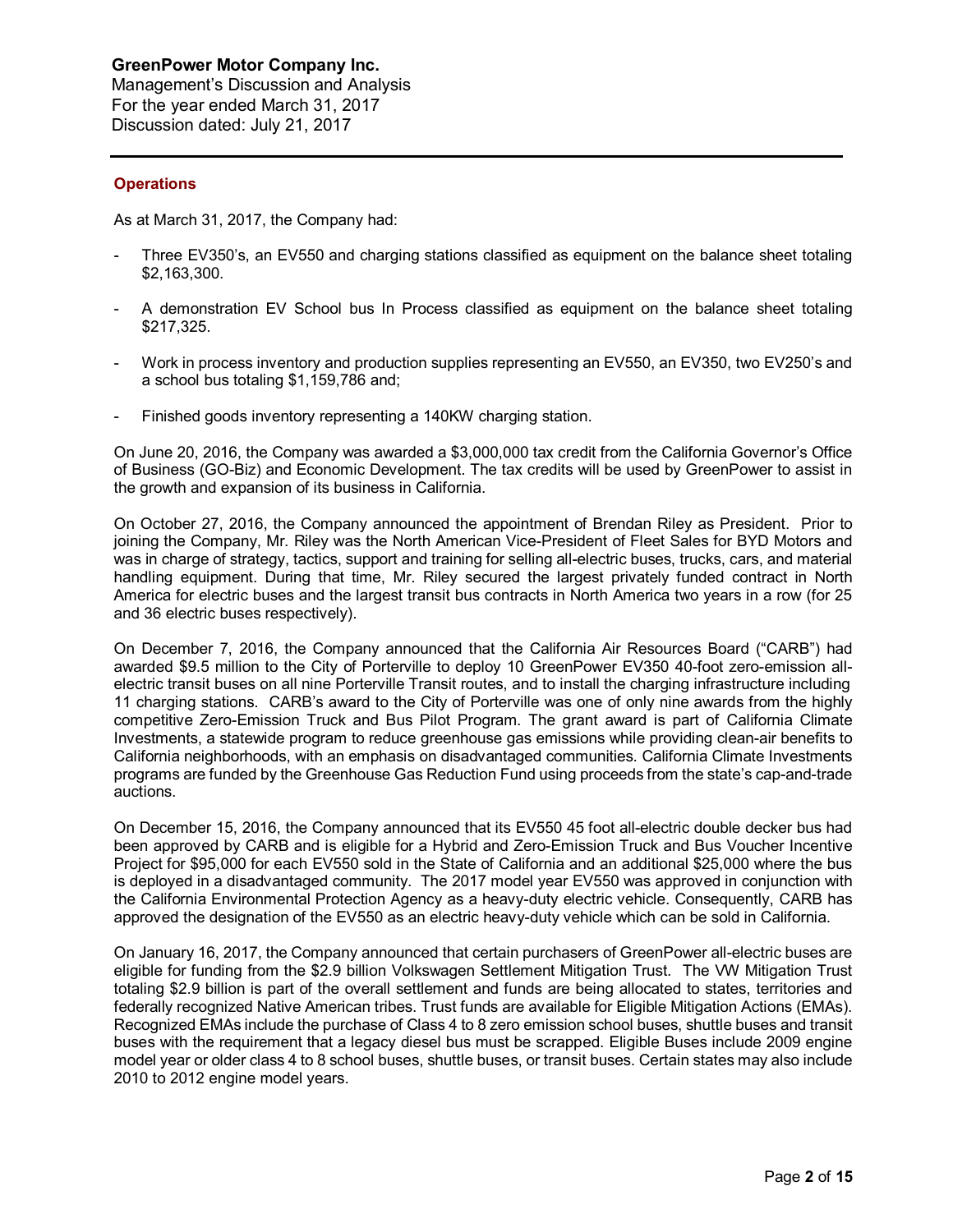On February 2, 2017, the Company announced a Memorandum of Understanding (MOU) with the Tule River Economic Development Corporation ("TREDC") for the acquisition of all-electric buses to replace existing legacy buses. The memorandum provides that TREDC and GreenPower will work together to replace up to

ten buses with the acquisition of two EV 550 all-electric double-decker buses, two all-electric shuttle buses, two all-electric low floor transit buses and four all-electric school buses. GreenPower will also provide the required charging infrastructure and develop a solar collection for a sustainable energy source for the benefit of the Tule River Indian Tribe. GreenPower will provide training for drivers, maintenance and support staff to enable a Center of Excellence for Tule River Indians staff.

On April 27, 2017, the Company announced that its Synapse™ 72 all-electric Type D school bus had been approved by the California Air Resources Board ("CARB") for the Hybrid and Zero-Emission Truck and Bus Voucher Incentive Project (HVIP) for \$95,000 for each Synapse™ 72 sold in the State of California.

## **Trends**

The Company does not know of any trends, commitments, events, or uncertainty that are expected to have a material effect on the Company's business, financial condition, or results of operations other than as disclosed herein under "Risk Factors" and the paragraph below.

#### **Results of Operations**

#### Year ended March 31, 2017

The Company had a consolidated net loss of \$2,813,217 for the year ended March 31, 2017, and consists of administrative fees of \$598,850 relating to salaries, project management, accounting, and administrative services; transportation costs of \$257,352 which related to the use of trucks, trailers, contractors as well as other operational costs needed to transport company products around North America; travel, accommodation, meals and entertainment costs of \$430,821 related to travel for project management, demonstration of company products, and trade shows; product development costs of \$312,278; sales and marketing costs of \$234,395; interest and accretion on the convertible debentures and promissory note of \$95,629; professional fees of \$176,563 consisting of legal and audit fees; as well as \$391,769 of share-based compensation expense and depreciation of \$177,498. The remaining operating costs for the period amounted to \$138,062 in general corporate expenses.

The consolidated total comprehensive loss for the year was impacted by \$4,788 of other comprehensive income as a result of the translation of the entities with a different functional currency than presentation currency.

#### Three months ended March 31, 2017

The Company had a consolidated net loss of \$888,792 for the three months ended March 31, 2017, and consists of administrative fees of \$236,286 relating to salaries, project management, accounting, and administrative services; transportation costs of \$30,892 which related to the use of trucks, trailers, contractors as well as other operational costs needed to transport company products around North America; travel, accommodation, meals and entertainment costs of \$83,925 related to travel for project management, demonstration of company products, and trade shows; product development costs of \$70,712; sales and marketing costs of \$47,821; interest and accretion on the convertible debentures and promissory note of \$25,799; professional fees of \$103,739 consisting of legal and audit fees; as well as \$149,781 of sharebased compensation expense and depreciation of \$97,043. The remaining operating costs for the period amounted to \$42,794 in general corporate expenses.

The consolidated total comprehensive loss for the period was impacted by \$440 of other comprehensive loss as a result of the translation of the entities with a different functional currency than presentation currency.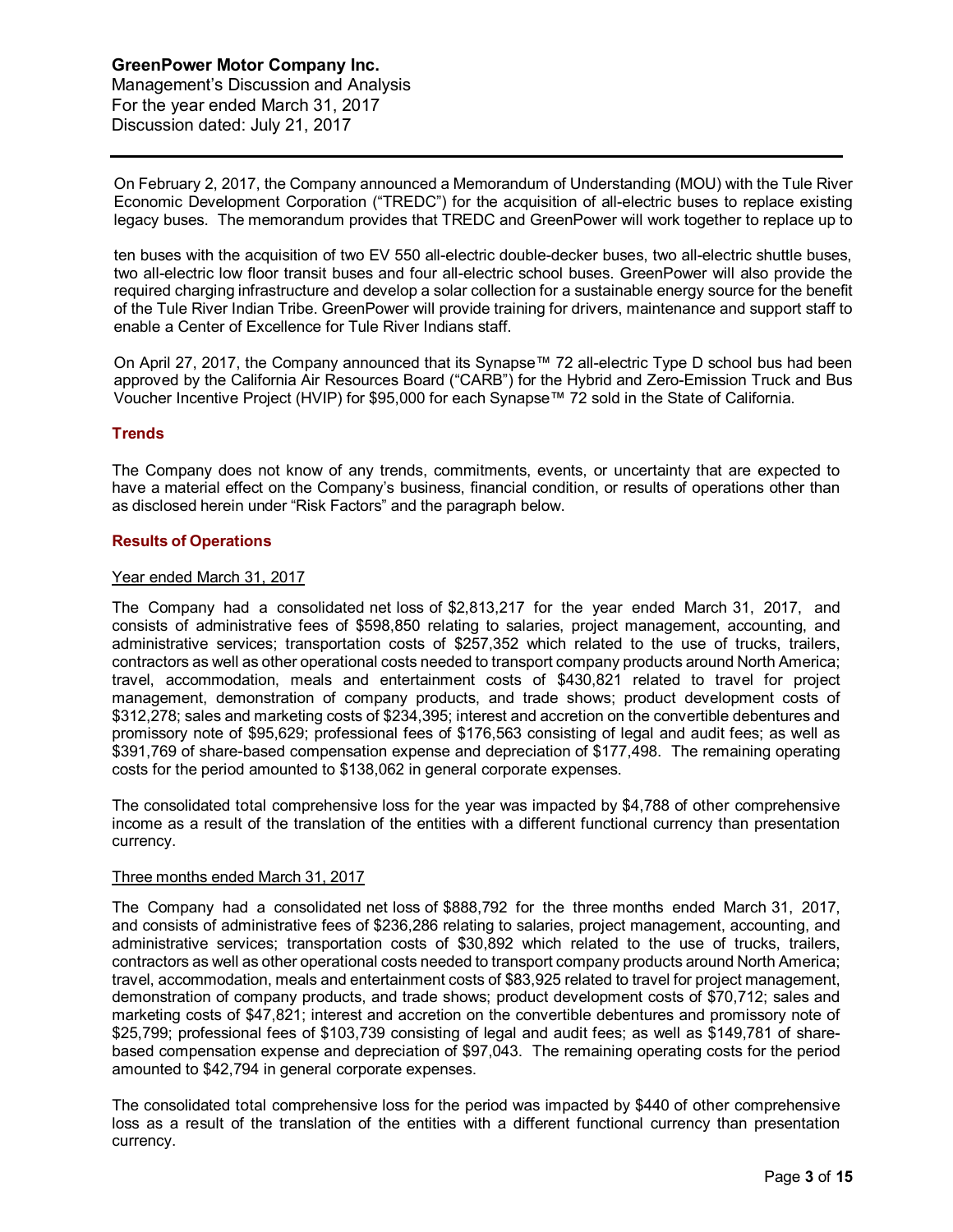Management's Discussion and Analysis For the year ended March 31, 2017 Discussion dated: July 21, 2017

## Year ended March 31, 2016

The Company had a consolidated total comprehensive loss of \$1,720,069 for the year ended March 31, 2016. The Company had revenues of \$10,696 related to rental income generated from its rental bus asset. Operating costs for the year amounted to \$1,750,562 and consists of administrative fees of \$280,811 relating to salaries, project management, accounting, and administrative services; transportation costs of \$132,872 which related to the use of trucks, trailers, contractors as well as other operational costs needed to transport company products around North America; travel, accommodation, meals and entertainment costs of \$207,346 related to travel for project management, demonstration of company products, and trade shows; product development costs of \$257,660; sales and marketing costs of \$232,453; professional fees of \$120,952 consisting of legal and audit fees; as well as \$317,477 of share-based compensation expense and depreciation of \$101,477. The remaining operating costs for the period amounted to \$99,514 in general corporate expenses.

The consolidated total comprehensive loss for the year was impacted by \$19,797 of other comprehensive income as a result of the translation of the entities with a different functional currency than presentation currency.

#### Three months ended March 31, 2016

The Company had a consolidated net loss of \$468,532 for the three months ended March 31, 2016, and consists of administrative fees of \$52,418 relating to salaries, project management, accounting, and administrative services; transportation costs of \$20,120 which related to the use of trucks, trailers, contractors as well as other operational costs needed to transport company products around North America; travel, accommodation, meals and entertainment costs of \$64,770 related to travel for project management, demonstration of company products, and trade shows; product development costs of \$139,078; sales and marketing costs of \$87,985; as well as \$33,212 of share-based compensation expense and depreciation of \$34,618. The remaining operating costs for the period amounted to \$36,331 in general corporate expenses.

## **Summary of Quarterly Cash Flow**

|                                                                                                  | Three Months Ended                               |  |      |                                                              |  |      |  |  |
|--------------------------------------------------------------------------------------------------|--------------------------------------------------|--|------|--------------------------------------------------------------|--|------|--|--|
|                                                                                                  | March 31, December 31, September 30,<br>June 30, |  |      |                                                              |  |      |  |  |
|                                                                                                  | 2017                                             |  | 2016 | 2016                                                         |  | 2016 |  |  |
| Cash flow used in operating activities \$<br>before changes in non-cash working<br>capital items |                                                  |  |      | $(614, 426)$ \$ $(531, 617)$ \$ $(533, 584)$ \$ $(484, 843)$ |  |      |  |  |

|                                                                                                  | Three Months Ended |  |      |                                                          |  |            |  |
|--------------------------------------------------------------------------------------------------|--------------------|--|------|----------------------------------------------------------|--|------------|--|
|                                                                                                  |                    |  |      | March 31, December 31, September 30,                     |  | June $30,$ |  |
|                                                                                                  | 2016               |  | 2015 | 2015                                                     |  | 2015       |  |
| Cash flow used in operating activities \$<br>before changes in non-cash working<br>capital items |                    |  |      | $(410,787)$ \$ $(358,840)$ \$ $(282,383)$ \$ $(277,441)$ |  |            |  |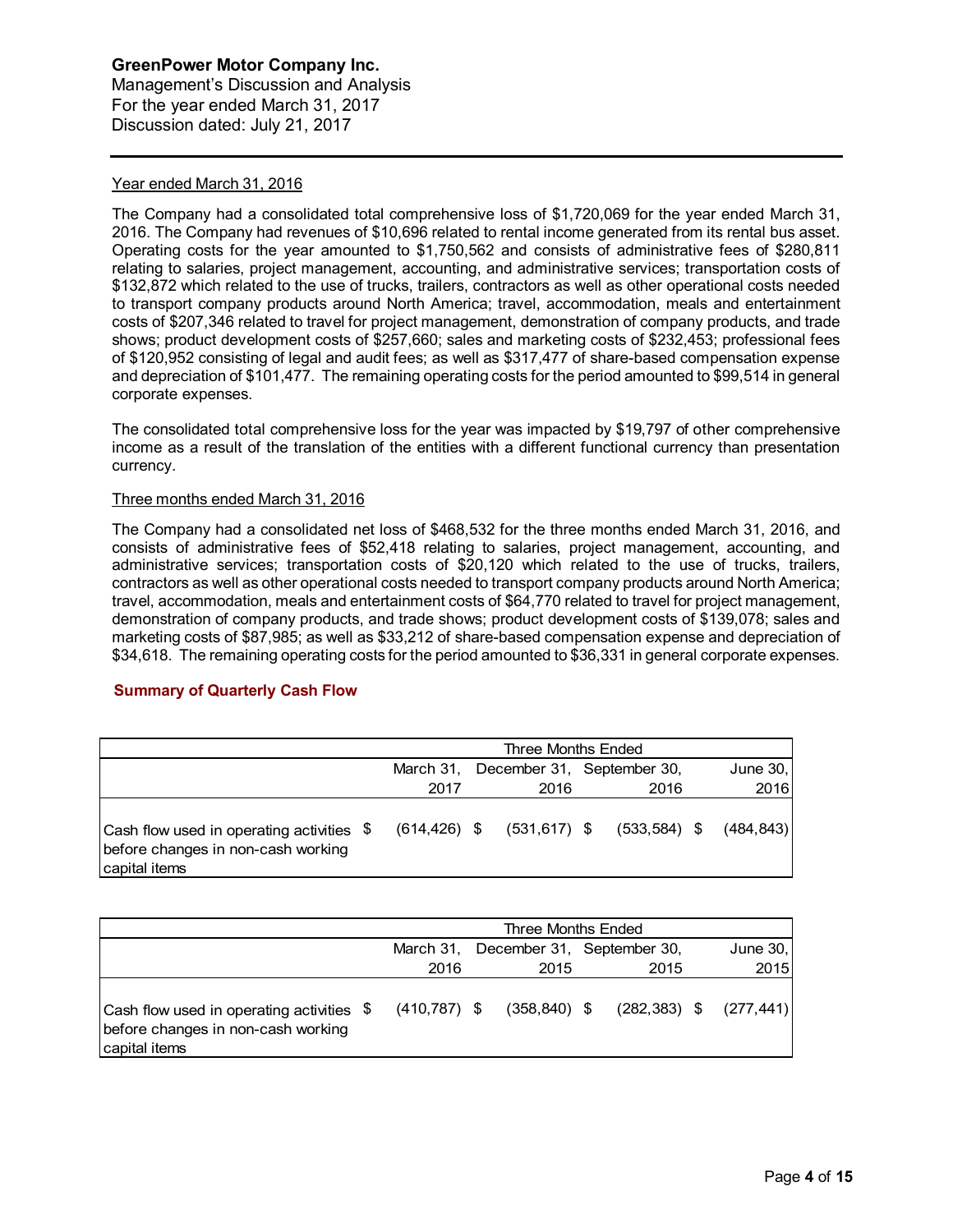Management's Discussion and Analysis For the year ended March 31, 2017 Discussion dated: July 21, 2017

## **Selected Quarterly Information**

The quarterly results have been restated to reflect accounting policies consistent with IFRS. A summary of selected information for each of the quarters presented below is as follows:

|                                                 | Three Months Ended |            |  |           |                            |      |            |
|-------------------------------------------------|--------------------|------------|--|-----------|----------------------------|------|------------|
|                                                 |                    | March 31,  |  |           | December 31, September 30, |      | June 30,   |
|                                                 |                    | 2017       |  | 2016      | 2016                       |      | 2016       |
| <b>Financial results</b>                        |                    |            |  |           |                            |      |            |
| Revenues                                        | \$                 | - \$       |  | - \$      |                            | - \$ |            |
| Net loss for the period                         |                    | (888, 792) |  | (684,822) | (654, 421)                 |      | (585, 182) |
| Basic and diluted loss per share <sup>(1)</sup> |                    | (0.01)     |  | (0.01)    | (0.01)                     |      | (0.01)     |
| Balance sheet data                              |                    |            |  |           |                            |      |            |
| Working capital (deficiency)                    |                    | (111)      |  | 2,636,798 | 1,310,830                  |      | 1,741,941  |
| <b>Total assets</b>                             |                    | 4,519,597  |  | 5,014,361 | 3,990,166                  |      | 3,681,536  |
| Shareholders' equity                            |                    | 2,177,227  |  | 2,841,573 | 1,511,587                  |      | 1,918,512  |

(1) Based upon the weighted average number of shared issued and outstanding for the period.

|                                                 | Three Months Ended |           |  |                            |  |           |  |            |
|-------------------------------------------------|--------------------|-----------|--|----------------------------|--|-----------|--|------------|
|                                                 |                    | March 31, |  | December 31, September 30, |  |           |  | June $30,$ |
|                                                 |                    | 2016      |  | 2015                       |  | 2015      |  | 2015       |
| <b>Financial results</b>                        |                    |           |  |                            |  |           |  |            |
| Revenues                                        | \$                 | - \$      |  | - \$                       |  | - \$      |  | 10,696     |
| Net loss for the period                         |                    | (468,532) |  | (426,014)                  |  | (361,344) |  | (483, 976) |
| Basic and diluted loss per share <sup>(1)</sup> |                    | (0.01)    |  | (0.01)                     |  | (0.01)    |  | (0.01)     |
| Balance sheet data                              |                    |           |  |                            |  |           |  |            |
| Working capital                                 |                    | 1,902,053 |  | 2,195,229                  |  | 492,995   |  | 855,710    |
| Total assets                                    |                    | 3,948,245 |  | 3,491,940                  |  | 1,697,653 |  | 2,114,843  |
| Shareholders' equity                            |                    | 2,049,162 |  | 2,273,275                  |  | 1,035,791 |  | 1,433,872  |

(1) Based upon the weighted average number of shared issued and outstanding for the period. **Liquidity**

At March 31, 2017, the Company had a cash balance of \$56,995 and a working capital deficiency of \$111. The Company manages its capital structure and makes adjustments to it, based on available funds to the Company. The Company will continue to rely on additional financings and the sale of its inventory to further its operations and meet its capital requirements to manufacture EV vehicles, complete the Altoona test, initiate construction of the manufacturing facility, and further develop its sales and marketing, engineering, and technical resources.

Since the year end the Company completed a debenture financing for gross proceeds of CDN\$2,150,000.

#### **Capital Resources**

Year ended March 31, 2017 and up to the date of this report

Authorized: Unlimited number of common shares without par value Authorized: Unlimited number of preferred shares without par value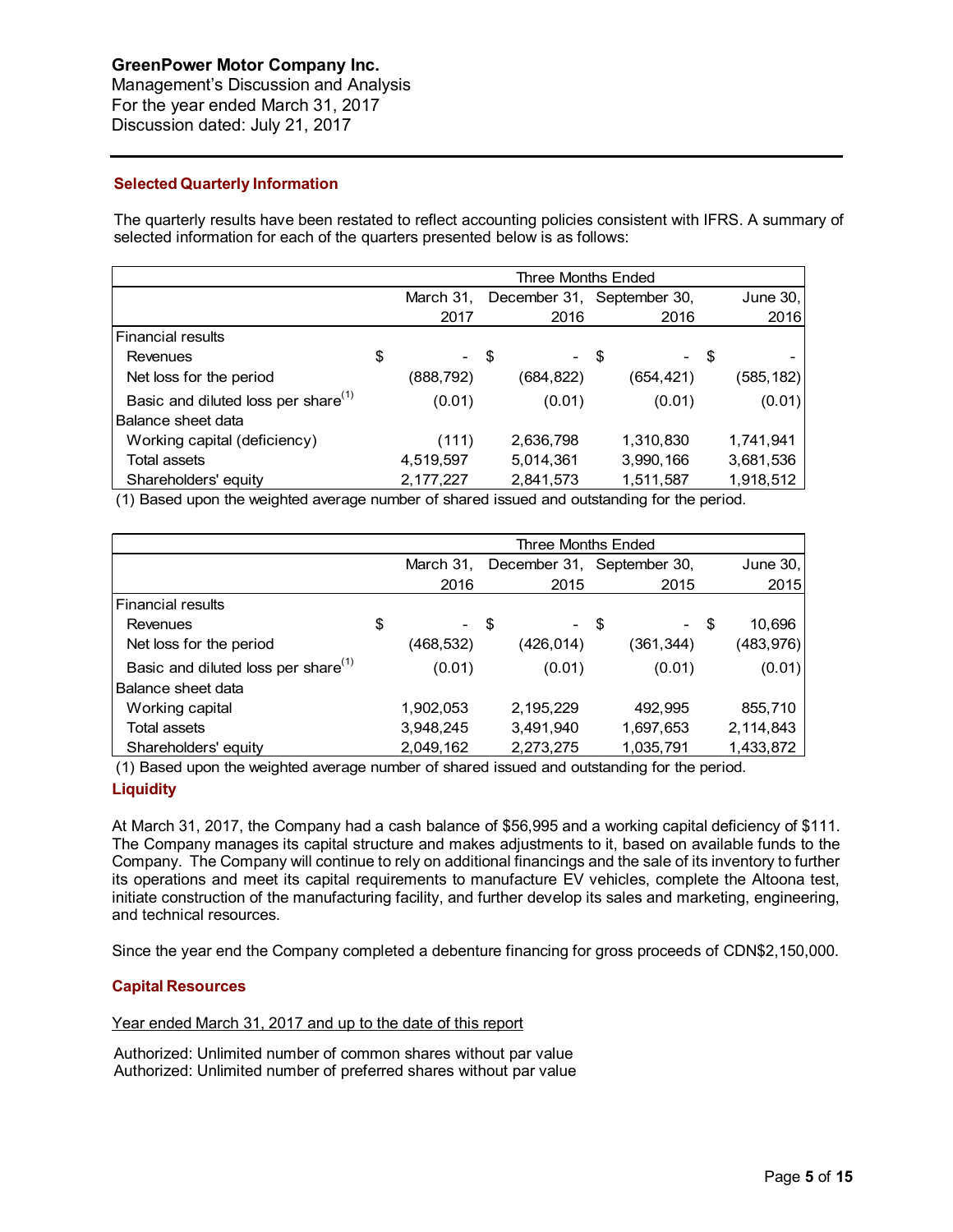Management's Discussion and Analysis For the year ended March 31, 2017 Discussion dated: July 21, 2017

On April 20, 2016, the Company granted 175,000 options to a consultant (IR provider) with an exercise price of CDN\$0.19 per share which vest 25% at the end of every 3 months for a period of twelve months and with a term of 3 years.

On May 6, 2016, the Company granted 530,000 options to Directors and an employee with an exercise price of CDN\$0.35 per share which vest 25% at the end of 4 months, 6 months, 9 months and 1 year and with a term of 5 years.

On May 25, 2016, the Company completed a non-brokered private placement of 1,000,000 common shares at a subscription price of CDN\$0.30 per share for gross proceeds of CDN\$300,000 (USD\$232,440) and incurred \$22,004 in share issuance costs including \$11,613 in finder's fees.

On June 2, 2016, CDN\$20,000 (USD\$ – 13,860) worth of Debentures were converted into 50,000 common shares with a conversion price of CDN\$0.40.

On August 22, 2016, the Company granted 100,000 options to an employee with an exercise price of CDN\$0.82 per share which vest 25% after 4 months and then 25% after years 1, 2 & 3, and with a term of 5 years.

On October 17, 2016, the Company completed a non-brokered private placement for a total of 684,541 units at a price of CDN\$0.75 per unit for gross proceeds of CDN\$513,406 (USD\$391,557). Each unit consisted of one common share and one-half of one non-transferable share purchase warrant. Each warrant entitles the holder to purchase one common share with an exercise price of CDN\$1.10 per share until and on

October 16, 2017 and CDN\$1.50 per share until and on October 16, 2018. The Company issued 342,270 common share purchase warrants (Note 8), and incurred \$10,418 in share issuance costs including \$5,412 in finder's fees.

On October 27, 2016, the Company granted 500,000 options to an employee with an exercise price of CDN\$0.62 per share which vest 25% after 4 months and then 25% after years 1, 2 & 3, and with a term of five years.

On February 2, 2017, the Company granted an aggregate of 715,000 incentive stock options to certain directors, officers, employees and consultants of the Company which stock options are exercisable for a period of five years at a price of \$0.75 per share. The 548,000 stock options granted to the directors and officers vest as to 25% four months after the grant date, 25% six months after the grant date, 25% nine months after the grant date and 25% one year after the grant date and the 167,000 stock options granted to employees and consultants vest as to 25% four months after the grant date, 25% one year after the grant date, 25% two years after the grant date and 25% three years after the grant date.

During the year ended March 31, 2017, 521,250 stock options (2016 – 300,000) expired or were forfeited, 1,338,750 stock options (2016 – 150,000) were exercised at a weighted average price of CDN\$0.25 (2016 – CDN\$0.20) per share for proceeds of CDN\$331,000 (USD\$ - 248,882). The weighted average fair value of the shares on the date of exercises was CDN\$0.70 (2016 - CDN\$0.30).

During the year ended March 31, 2017, all 284,520 Broker Options were exercised at a price of CDN\$0.25 per share for proceeds of CDN\$71,130 (USD\$ - 55,094).

During the year ended March 31, 2017, 4,408,318 warrants (2016 - nil) were exercised at a weighted average price of CDN\$0.49 per share for proceeds of CDN\$2,170,659 (USD\$1,637,171) and 190,000 warrants (2016 – nil) expired.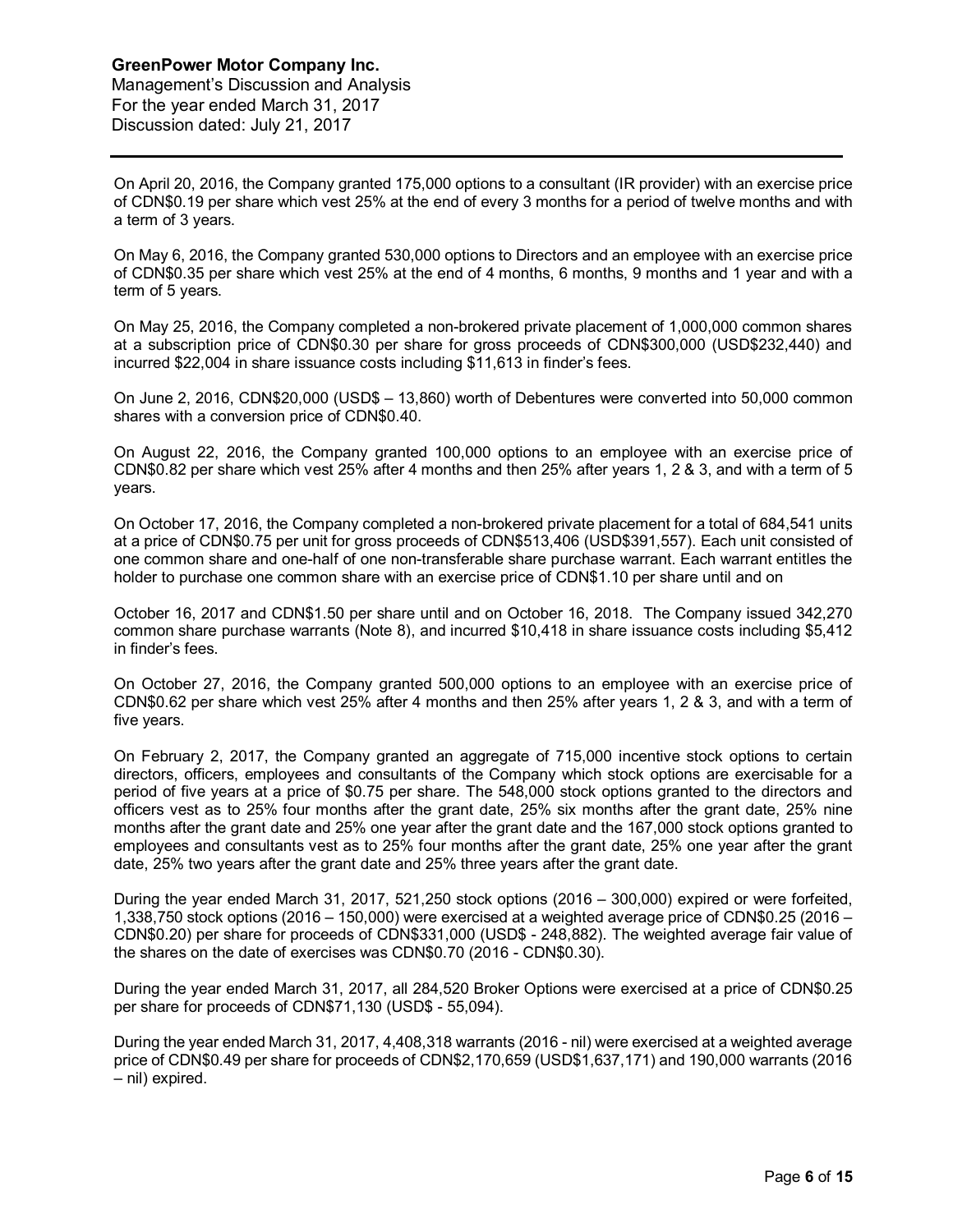Management's Discussion and Analysis For the year ended March 31, 2017 Discussion dated: July 21, 2017

In May 2017, the Company announced the closing of a private placement, which raised gross proceeds of CDN\$2,150,000 (\$1,578,500) through the issuance of convertible debentures (the "2017 Debentures").

The terms of the 2017 Debentures include:

- the 2017 Debentures mature four years after issuance (the "Maturity Date"), and the principal amount of the 2017 Debentures, together with accrued and any unpaid interest, will be payable on the Maturity Date;
- the 2017 Debentures bear interest ("Interest") at the greater of 8% per annum or BMO bank prime rate of lending plus 2.5% per annum, which Interest will be payable monthly;
- the principal amount of the Debentures is convertible into common shares of the Company ("Shares") at a price of CDN\$0.65 per Share at any time, until the Maturity Date;
- the Company may, at any time after the second anniversary of the issuance date and prior to the Maturity Date, repay the principal amount and any accrued and unpaid Interest of the Debentures.

Pursuant to the debenture financing, the Company issued 3,306,700 non-transferrable common share purchase warrants (each, a "Warrant"), with each Warrant exercisable into one Share for a period of three years at an exercise price of CDN\$0.75 per Share, subject to adjustment.

After the reporting period and during the three month period ended June 30, 2017, 782,500 Options were exercised at prices between CDN\$0.25 – CDN\$0.40 per share for proceeds of CDN\$201,250 (\$148,029).

On May 26, 2017, the Company granted:

- 1,037,500 options to Directors with an exercise price of CDN\$0.75 per share with a term of 5 years. The options fully vest on the grant date.
- 100,000 options to an advisor with an exercise price of CDN\$0.60 per share with a term of 3 years. The options fully vest on the grant date.
- 200,000 options to an employee with an exercise price of CDN\$0.60 per share and vest 25% after 4 months and then 25% after years 1, 2 & 3, and with a term of five years.
- 50,000 options to a consultant (IR provider) with an exercise price of CDN\$0.60 per share which vest 25% at the end of every 3 months for a period of twelve months and with a term of 3 years.

On July 10, 2017, the Company granted 50,000 options to a consultant (IR provider) with an exercise price of CDN\$0.55 per share which vest 25% at the end of every 3 months for a period of twelve months and with a term of 3 years.

After the reporting period and during the three month period ended June 30, 2017, 25,000 Stock Options expired unexercised.

#### **Investing Activities**

#### For the year ended March 31, 2017

During the year ended March 31, 2017, the Company announced the acquisition of 9.3 acres of land in Porterville, California at a purchase price of \$660,000 for the construction of a 150,000 square foot manufacturing facility and offices on this property to facilitate the production of all-electric buses. The purchase price was comprised of a \$66,000 deposit made in June 2016 and the remaining balance through the issuance of a \$594,000 promissory note (the "Note") to the City of Porterville. The Note bears interest at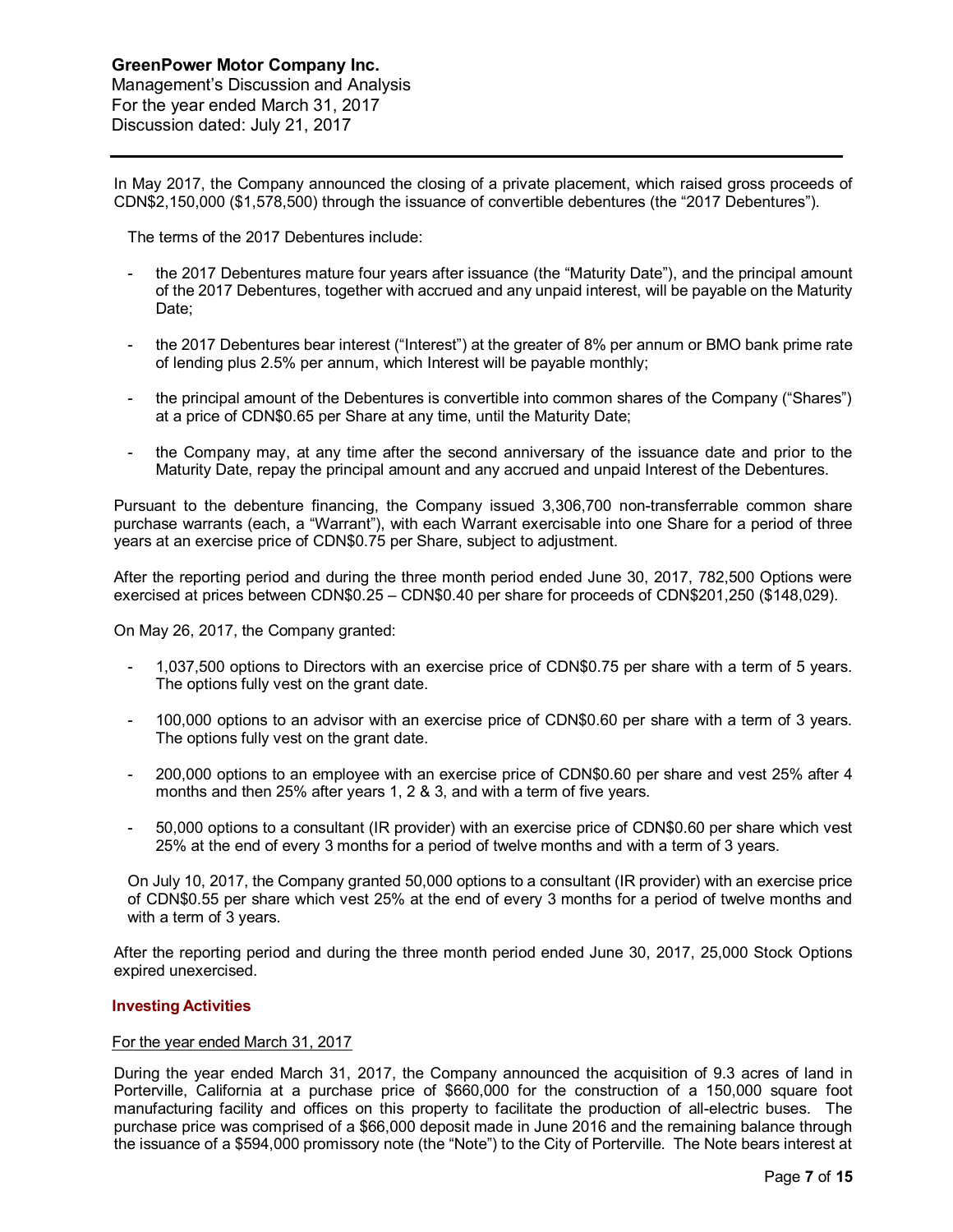2.0% per annum and is payable in monthly installments of \$5,463, beginning November 1, 2016. The monthly installments will occur for five years, at which point a balloon payment of \$311,764 is due and payable. The Note is secured by an interest in the land in favour of the City of Porterville.

In addition to the land acquisition price, the Company also capitalized \$19,254 in legal and closing fees.

#### **Off-Balance Sheet Arrangements**

As of the date of this filing, the Company does not have any off-balance sheet arrangements that have, or are reasonably likely to have, a current or future effect on the results of operations or financial condition of the Company including, without limitation, such considerations as liquidity and capital resources that have not previously been discussed.

#### **Related Party Transactions**

During the year ended March 31, 2017, the Company engaged the services of several shareholders and related parties of the Company, including Koko Financial Services Ltd., MSA Holdings Inc., and S&P 500 Financial and Corporate Services Inc., to provide accounting, management consulting and director services. Details of these agreements are as follows:

- Pursuant to a consulting agreement dated August 6, 2014 as amended from time to time, among the Company, Fraser Atkinson and Koko Financial Services Ltd., a company beneficially owned by Fraser Atkinson, the Company retained Fraser Atkinson to provide consulting services to the Company. GreenPower Motor Company Inc. paid Koko Financial Services Ltd. CDN\$112,500 for the nine month period ended December 31, 2016 and \$30,000 for the three month period ended March 31, 2017.
- Pursuant to a consulting agreement dated August 6, 2014 as amended from time to time, among the Company, Mark Achtemichuk and MSA Holdings Inc., a company beneficially owned by Mark Achtemichuk, the Company retained Mark Achtemichuk to provide consulting services to the Company. GreenPower Motor Company Inc. paid MSA Holdings Inc. CDN\$30,000 for the year ended March 31, 2017.
- Effective January 1, 2016, GreenPower Motor Company, Inc. (the U.S subsidiary of the Company, "GreenPower USA"), agreed to pay \$10,000 per month to S & P 500 Financial and Corporate Services Inc. ("S&P 500"), a U.S. company where Mr. Oldridge served as a director. As a result, GreenPower USA paid S&P 500 \$120,000 for the year ended March 31, 2017.

During the year ended March 31, 2016, the Company engaged the services of several shareholders and related parties of the Company, including Koko Financial Services Ltd., MSA Holdings Inc., and Phillip Oldridge, to provide accounting, management consulting and director services. Details of these agreements are as follows:

- Pursuant to a consulting agreement dated August 6, 2014, among the Company, Fraser Atkinson and Koko Financial Services Ltd., a company beneficially owned by Fraser Atkinson, the Company retained Fraser Atkinson to provide consulting services to the Company. GreenPower Motor Company Inc. paid Koko Financial Services Ltd. CDN\$86,500 for the year ended March 31, 2016.
- Pursuant to a consulting agreement dated August 6, 2014, among the Company, Mark Achtemichuk and MSA Holdings Inc., a company beneficially owned by Mark Achtemichuk, the Company retained Mark Achtemichuk to provide consulting services to the Company. GreenPower Motor Company Inc. paid MSA Holdings Inc. CDN\$18,500 for the year ended March 31, 2016.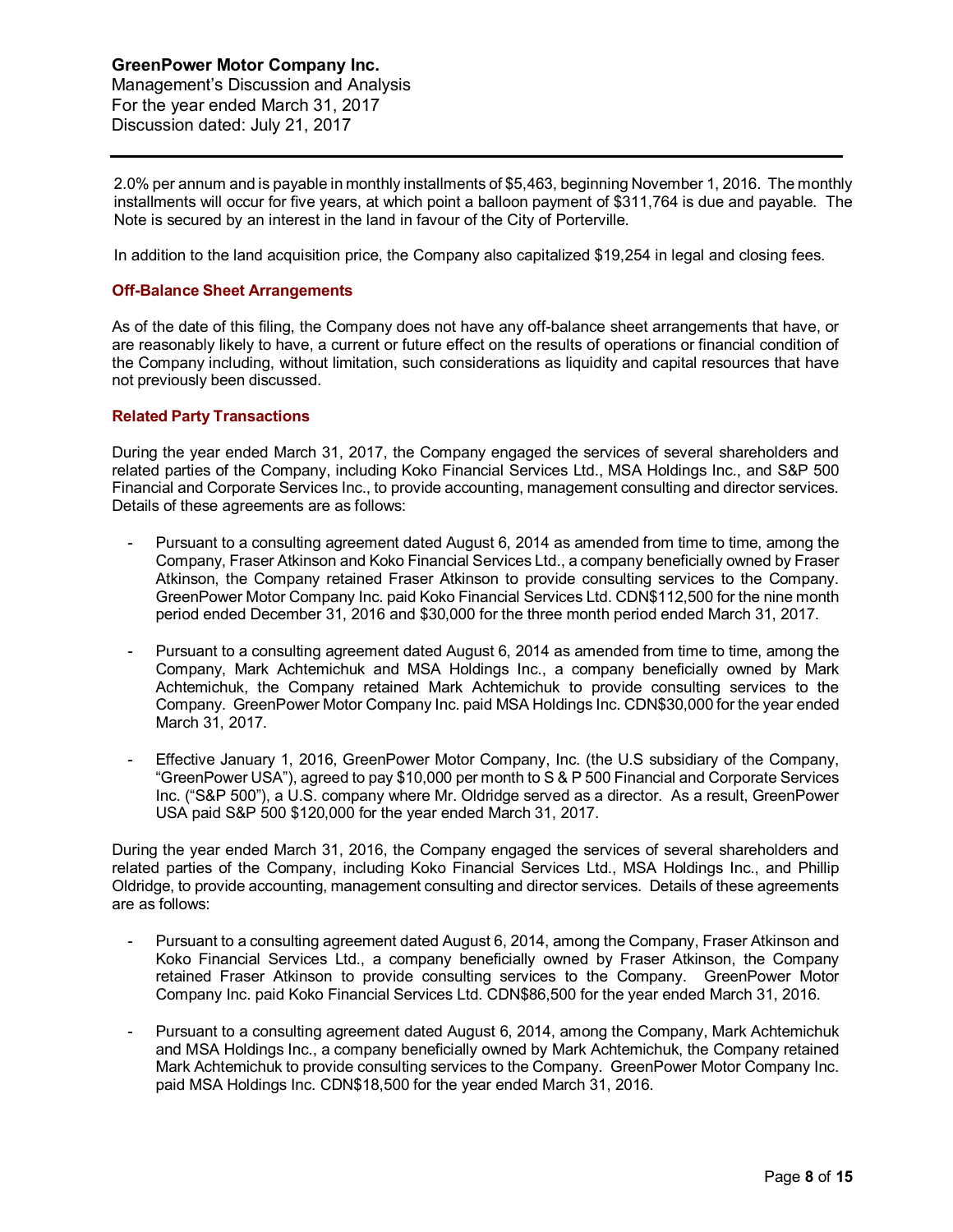- The Company, and its wholly-owned subsidiaries, entered into a consulting agreement with Phillip Oldridge, on February 1, 2013, pursuant to which Mr. Oldridge provided consulting services. Pursuant to the foregoing arrangement, GreenPower USA paid the sum of \$70,000 for the year ended March 31, 2016.
- Effective January 1, 2016, GreenPower USA agreed to pay \$10,000 per month to S&P 500. As a result, GreenPower USA paid S&P 500 \$30,000 for the year ended March 31, 2016.

The amounts are classified as either Administrative fees, Product development costs or Sales and marketing in the Consolidated Statements of Operations for each of the years.

The Company incurred share-based compensation in the amount of \$275,196 during the year ended March 31, 2017 (March 31, 2016 – \$205,300) for stock options granted in current and prior periods to Directors of the Company.

During the years ended March 31, 2017 and March 31, 2016, the Company incurred equipment rental expenses of \$174,756 (March 31, 2016 - \$88,436) with Maple Leaf Equipment Aircraft and Recovery Inc., a company that the Chairman of GreenPower is an officer and director. These costs are expensed in Transportation costs on the Consolidated Statements of Operations for each of the years.

During the year ended March 31, 2017, the Company incurred accommodation expenses of \$22,328 (March 31, 2016 - \$nil) with Stage Coach Landing, Inc., a company that the Chairman of GreenPower is an officer and director. These costs are expensed in Travel, accommodation, meals and entertainment expense on the Consolidated Statements of Operations for the year.

Accounts payable and accrued liabilities at March 31, 2017, included \$115,464 (March 31, 2016 - \$101,819) owed to officers, directors, companies controlled by directors and officers and shareholders, which is noninterest bearing, unsecured and has no fixed terms of repayment.

Loans payable to related parties of \$172,326 at March 31, 2017 (March 31, 2016 - \$425,354) includes loans payable to directors and officers, companies controlled by directors and officers, and shareholders of the Company, all of which are non-interest bearing, unsecured and have no fixed terms of repayment.

During the year ended March 31, 2017, there were \$253,028 (March 31, 2016 - \$29,502) of shareholder loan repayments.

For the outstanding balance of unconverted convertible debentures at March 31, 2017 of CDN\$757,000, includes CDN\$230,000 owed to Koko Financial Services Ltd., a company controlled by the Chairman of GreenPower (March 31, 2016 – CDN\$230,000).

These transactions were measured at the exchange amount, which is the amount agreed upon by the transacting parties.

## **New and Amended Standards**

The following new or amended standards were adopted during the year ended March 31, 2017:

#### *Amendments to IFRS 7 Financial Instruments*

The amendments clarify the applicability of the amendments to IFRS 7 Disclosure–Offsetting Financial Assets and Financial Liabilities to condensed interim financial statements.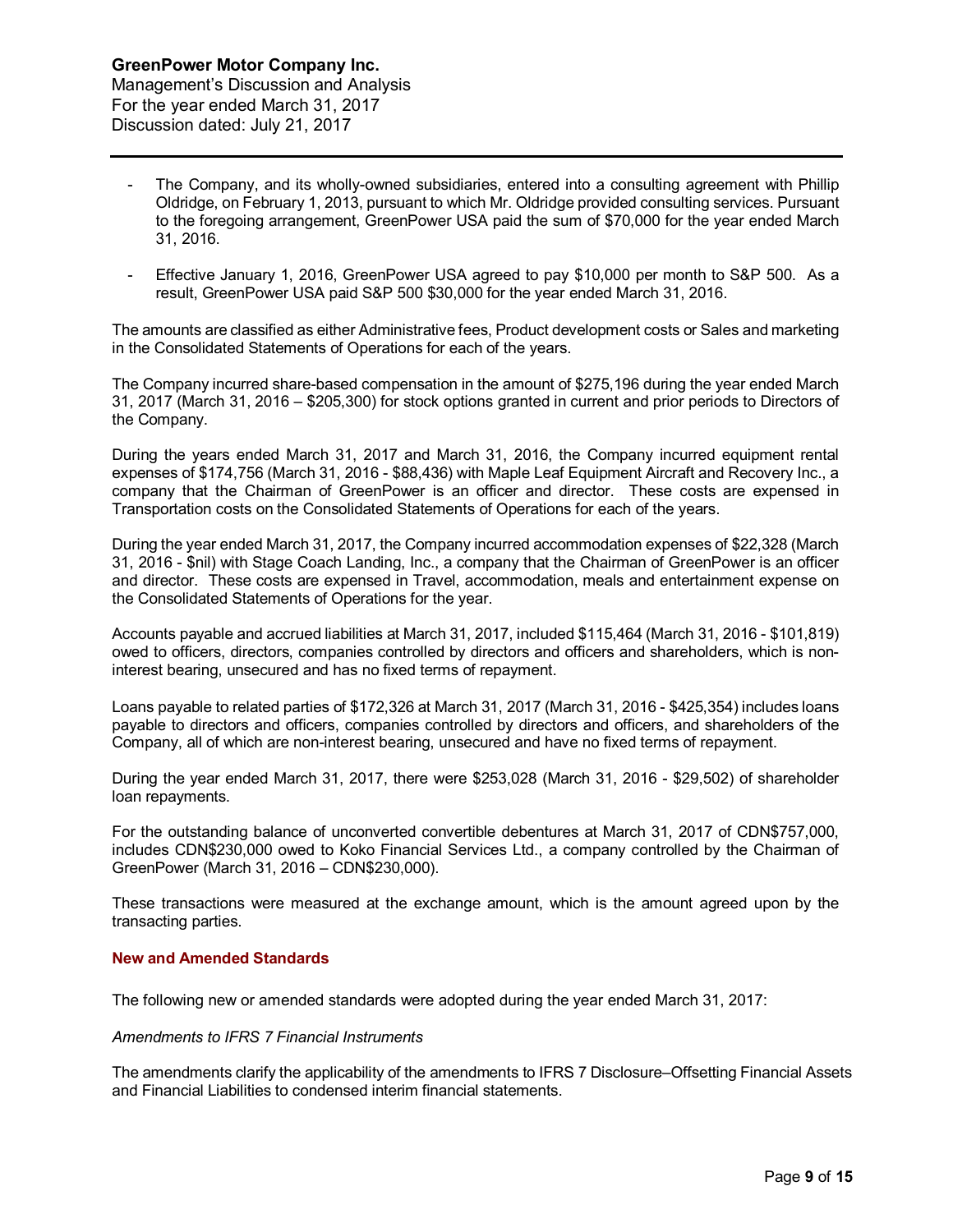#### *Amendments to IAS 1 Presentation of Financial Statements*

These amendments clarify existing IAS 1 requirements resulting from the Disclosure Initiative. It is designed to further encourage companies to apply professional judgment in determining what information to disclose in their financial statements.

#### *IAS 16 Property, Plant and Equipment*

The amendment clarifies the acceptable methods of depreciation and amortization.

#### *Amendments to IFRS 10, IFRS 12, and IAS 28*

These amendments (Investment Entities: Applying the Consolidation Exception) clarify and confirm that: (1) the exemption from preparing consolidated financial statements for an intermediate parent entity is available to a parent entity that is a subsidiary of an investment entity, even if the investment entity measures all of its subsidiaries at fair value; (2) a subsidiary that provides services related to the parent's investment activities should not be consolidated if the subsidiary itself is an investment entity; (3) when applying the equity method to an associate or a joint venture, a non-investment entity investor in an investment entity may retain the fair value measurement applied by the associate or joint venture to its interests in subsidiaries; and (4) an investment entity measuring all of its subsidiaries at fair value provides the disclosures relating to investment entities required by IFRS 12.

The adoption of the above accounting policies did not have an effect on the consolidated financial statements for the year ended March 31, 2017.

#### **Future Accounting Pronouncements**

Certain new accounting standards and interpretations have been published by the IASB or the IFRS Interpretations Committee that are not mandatory for the March 31, 2017 reporting period.

The Company has reviewed new and revised accounting pronouncements that have been issued but are not yet effective. The Company has not early adopted any of these standards and is currently evaluating the impact, if any, that these standards might have on its consolidated financial statements.

Amendments to IAS 7 Statement of Cash Flows require that the following changes in liabilities arising from financing activities are disclosed (to the extent necessary): (i) changes from financing cash flows; (ii) changes arising from obtaining or losing control of subsidiaries or other businesses; (iii) the effect of changes in foreign exchange rates; (iv) changes in fair values; and (v) other changes. One way to fulfil the new disclosure requirement is to provide a reconciliation between the opening and closing balances in the statement of financial position for liabilities arising from financing activities. Finally, the amendments state that changes in liabilities arising from financing activities must be disclosed separately from changes in other assets and liabilities. These amendments are effective for reporting periods beginning on or after January 1, 2017.

IFRS 15 Revenue from Contracts with Customers provides a single principle-based framework to be applied to all contracts with customers. IFRS 15 replaces the previous revenue standard IAS 18, Revenue, and the related Interpretations on revenue recognition. The standard scopes out contracts that are considered to be lease contracts, insurance contracts and financial instruments. The new standard is a control-based model as compared to the existing revenue standard which is primarily focused on risks and rewards. Under the new standard, revenue is recognized when a customer obtains control of a good or service. Transfer of control occurs when the customer has the ability to direct the use of and obtain the benefits of the good or service. This standard is effective for reporting periods beginning on or after January 1, 2018.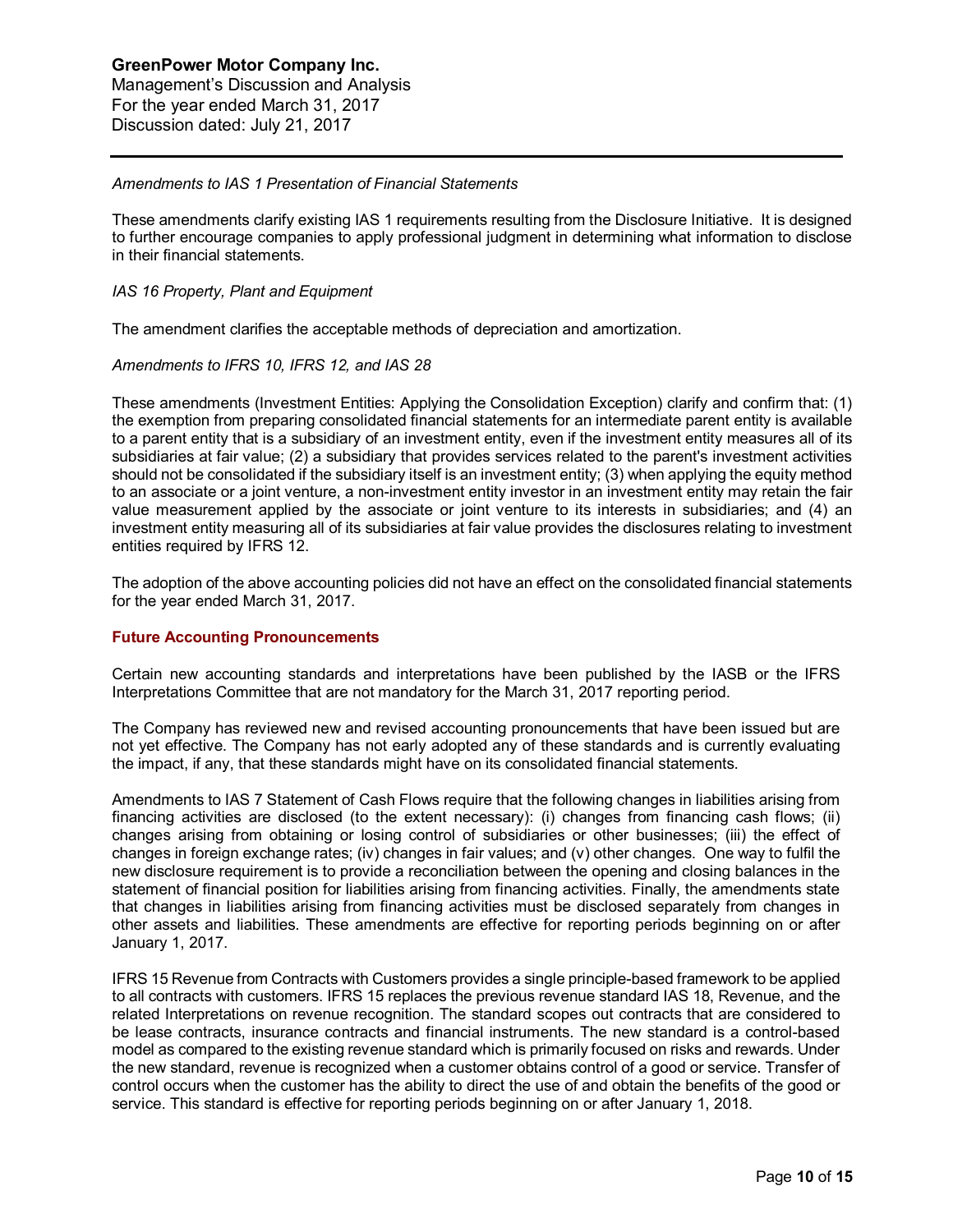IFRS 9 Financial Instruments replaces the current standard IAS 39 Financial Instruments: Recognition and Measurement, replacing the current classification and measurement criteria for financial assets and liabilities with only two classification categories: amortized cost and fair value. This standard has an effective date of January 1, 2018.

IFRS 16 Leases was issued in January 2016 and specifies how an IFRS reporter will recognize, measure, present and disclose leases. The standard provides a single lessee accounting model, requiring lessees to recognize assets and liabilities for all leases unless the lease term is 12 months or less or the underlying asset has a low value. Lessors continue to classify leases as operating or finance, with IFRS 16's approach to lessor accounting substantially unchanged from its predecessor, IAS 17. This standard is effective for reporting periods beginning on or after January 1, 2019.

## **Critical Accounting Estimates**

The preparation of the financial statements in conformity with IFRS requires management to make estimates and assumptions that affect the reported amounts of assets and liabilities at the date of the financial statements and reported amounts of expenses during the reporting period. Actual outcomes could differ from these estimates.

The financial statements include estimates which, by their nature, are uncertain. The impacts of such estimates are pervasive throughout the financial statements, and may require accounting adjustments based on future occurrences. Revisions to accounting estimates are recognized in the period in which the estimate is revised and the revision affects both current and future periods. Significant assumptions about the future that management has made that could result in a material adjustment to the carrying amounts of assets and liabilities, in the event that actual results differ from assumptions made, relate to, but are not limited to, the following:

- the calculation of the fair value of stock options and warrants issued by the Company
- the impairment of exploration and evaluation costs
- the determination of the useful life of equipment
- the \$nil provision for income taxes which is included in the Consolidated Statements of Operations and recognition of deferred income tax assets and liabilities included in the Consolidated Statement of Financial Position at March 31, 2017.
- the allocation between debt and equity for the convertible debentures
- the Company's ability to continue as a going concern
- the net realizable value of inventory

## **Financial Instruments**

The Company's financial instruments, consist of cash of \$56,995, accounts payable and accrued liabilities, loans payable, promissory note and convertible debentures. It is management's opinion that the Company is not exposed to significant interest, currency or credit risks arising from these financial instruments.

As at March 31, 2017, the Company had working capital of deficiency of \$111. The Company's continuing operations are dependent upon its ability to raise capital and generate cash flows from operations.

The Company has exposure to the following financial instrument related risks.

#### Credit risk

The Company's exposure to credit risk is on its cash and accounts receivable. Cash consists of cash bank balances held in major Canadian and United States financial institutions with a high credit quality and therefore the Company is exposed to minimal risk.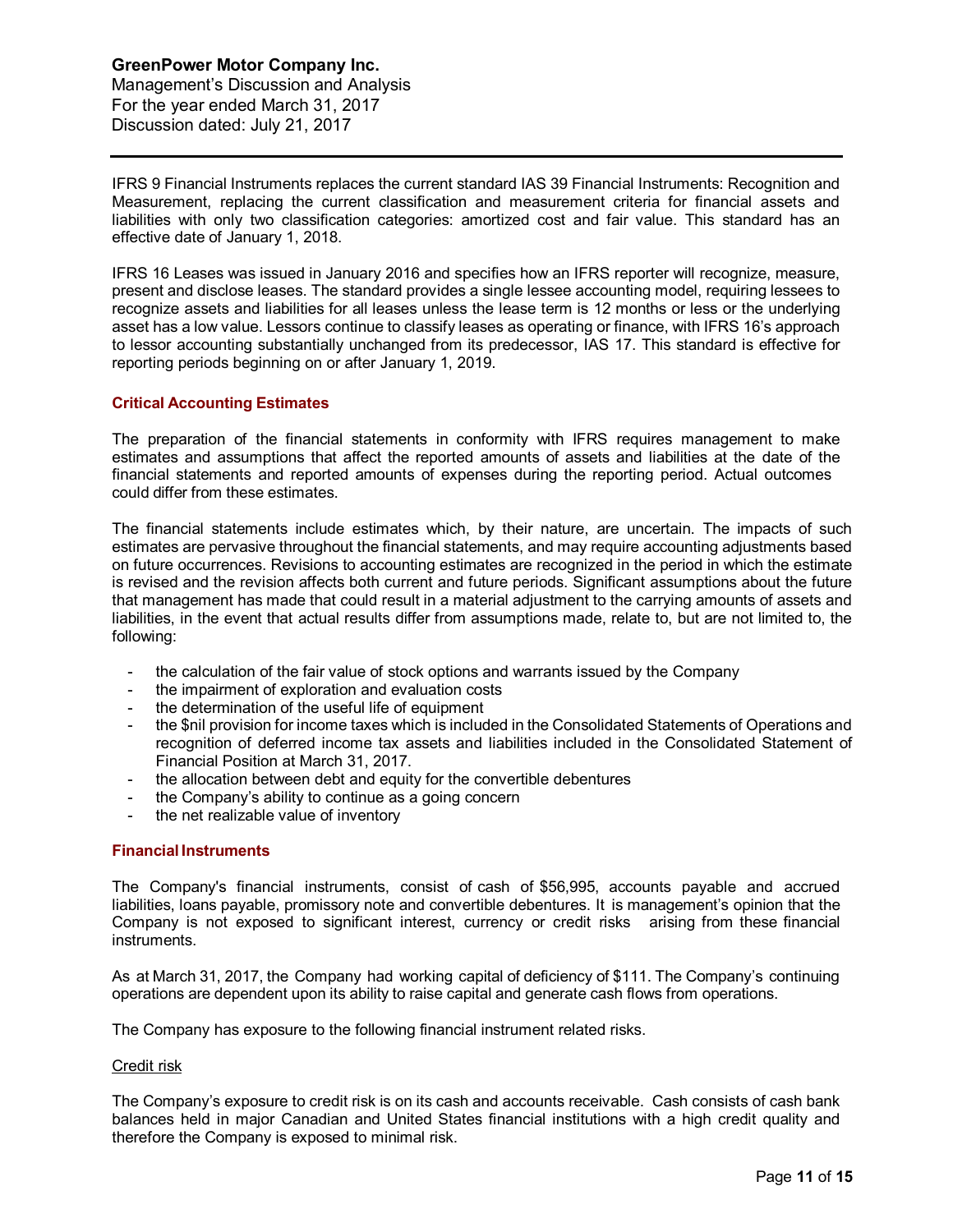Management's Discussion and Analysis For the year ended March 31, 2017 Discussion dated: July 21, 2017

### Liquidity risk

The Company ensures that there is sufficient capital in order to meet short-term business requirements, after taking into account the Company's holdings of cash. The Company's cash is invested in a bank and is available on demand. The Company will continue to rely on additional financings to further its operations and meet its capital requirements.

#### Market risks

Market risk is the risk of loss that may arise from changes in market factors such as interest rates and foreign exchange. The Company believes interest rate risk is not material.

The Company is exposed to foreign exchange risk as it conducts business in both the United States and Canada. Management monitors its foreign currency balances, the Company does not engage in any hedging activities to reduce its foreign currency risk.

At March 31, 2017, the Company was exposed to currency risk through the following monetary assets and liabilities in CDN Dollars.  $CDN$ 

| <b>ULIND</b> |
|--------------|
| \$19,881     |
| \$27,252     |
| \$(86,499)   |
| \$(140, 948) |
| \$(672,569)  |
|              |

Based on the net exposure and assuming all other variables remain constant, a 10% change in the appreciation or depreciation of the Canadian dollar relative to the US dollar would not have a material impact on the Company's net loss.

#### **Capital Management**

The capital structure of the Company consists of cash and equity attributable to the common shareholders, consisting of share capital and deficit.

There has been no change with respect to the overall capital risk management strategy during the year ended March 31, 2017. The Company is not subject to any externally imposed capital requirement.

#### **Outlook**

For the immediate future, the Company intends to:

- facilitate demonstrations of its EV550, EV350's, EV250 and Synapse 72 across the US and Canada
- manufacture the second EV250 all-electric bus and the ten EV350's for the City of Porterville
- conduct the Altoona test
- initiate the construction of the manufacturing facility in Porterville, California
- further develop its sales and marketing, engineering and technical resources.

## **Capitalization and Outstanding Security Data**

The total number of common shares issued and outstanding is 92,224,953 as of the date hereof. There are no preferred shares issued and outstanding.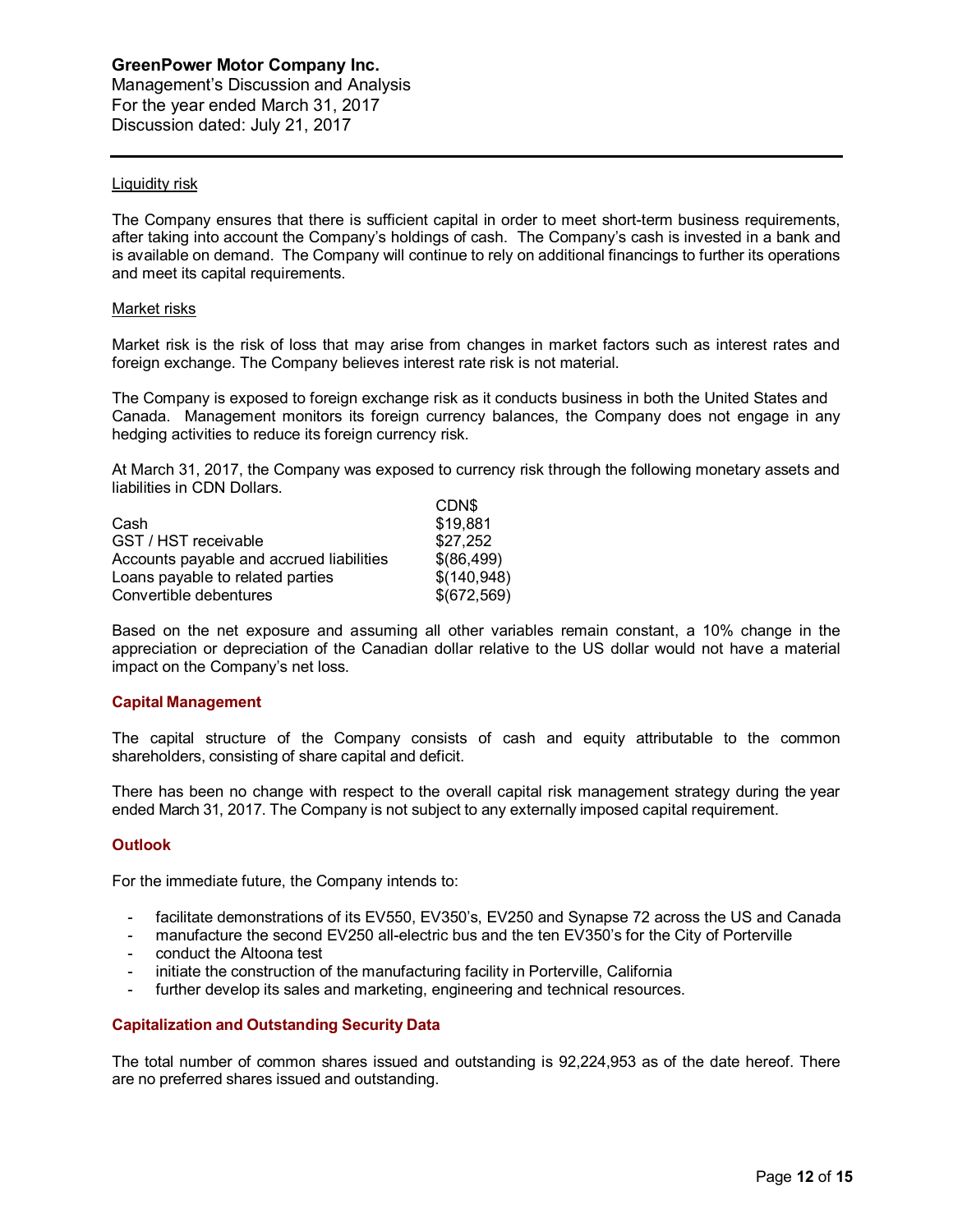An incentive stock option plan was established for the benefit of directors, officers, employees and consultants of the Company. As of the date hereof, there are 8,974,717 options granted and outstanding.

The total number of common share warrants outstanding as of the date hereof is 4,203,148.

#### **Disclosure of Internal Controls**

Management has established processes to provide them sufficient knowledge to support representations that they have exercised reasonable diligence that (i) the financial statements do not contain any untrue statement of material fact or omit to state a material fact required to be stated or that is necessary to make a statement not misleading in light of the circumstances under which it is made, as of the date of and for the periods presented by the financial statements, and (ii) the financial statements fairly present in all material respects the financial condition, results of operations and cash flow of the Company, as of the date of and for the periods presented.

In contrast to the certificate required for non-venture issuers under National Instrument 52-109, Certification of Disclosure in Issuers' Annual and Interim Filings ("NI 52-109"), the Venture Issuer Basic Certificate does not include representations relating to the establishment and maintenance of disclosure controls and procedures ("DC&P") and internal control over financial reporting ("ICFR"), as defined in NI 52-109. In particular, the certifying officers filing this certificate are not making any representations relating to the establishment and maintenance of:

(i) controls and other procedures designed to provide reasonable assurance that information required to be disclosed by the issuer in its annual filings, interim filings or other reports filed or submitted under securities legislation is recorded, processed, summarized and reported within the time periods specified in securities legislation; and

(ii) a process to provide reasonable assurance regarding the reliability of financial reporting and the preparation of financial statements for external purposes in accordance with the issuer's GAAP (IFRS).

The issuer's certifying officers are responsible for ensuring that processes are in place to provide them with sufficient knowledge to support the representations they are making in the certificate. Investors should be aware that inherent limitations on the ability of certifying officers of a venture issuer to design and implement on a cost effective basis DC&P and ICFR as defined in NI 52-109 may result in additional risks to the quality, reliability, transparency and timeliness of interim and annual filings and other reports provided under securities legislation.

#### **Risk Factors**

Investing in the common shares of the Company involves risk. Prospective investors should carefully consider the risks described below, together with all of the other information included in this MD&A before making an investment decision. If any of the following risks actually occurs, the business, financial condition or results of operations of the Company could be harmed. In such an event, the trading price of the common shares could decline and prospective investors may lose part or all of their investment.

#### No Operating History

The Company has neither a history of sales or earnings nor has it paid any dividends and may not produce earnings or pay dividends in the immediate or foreseeable future.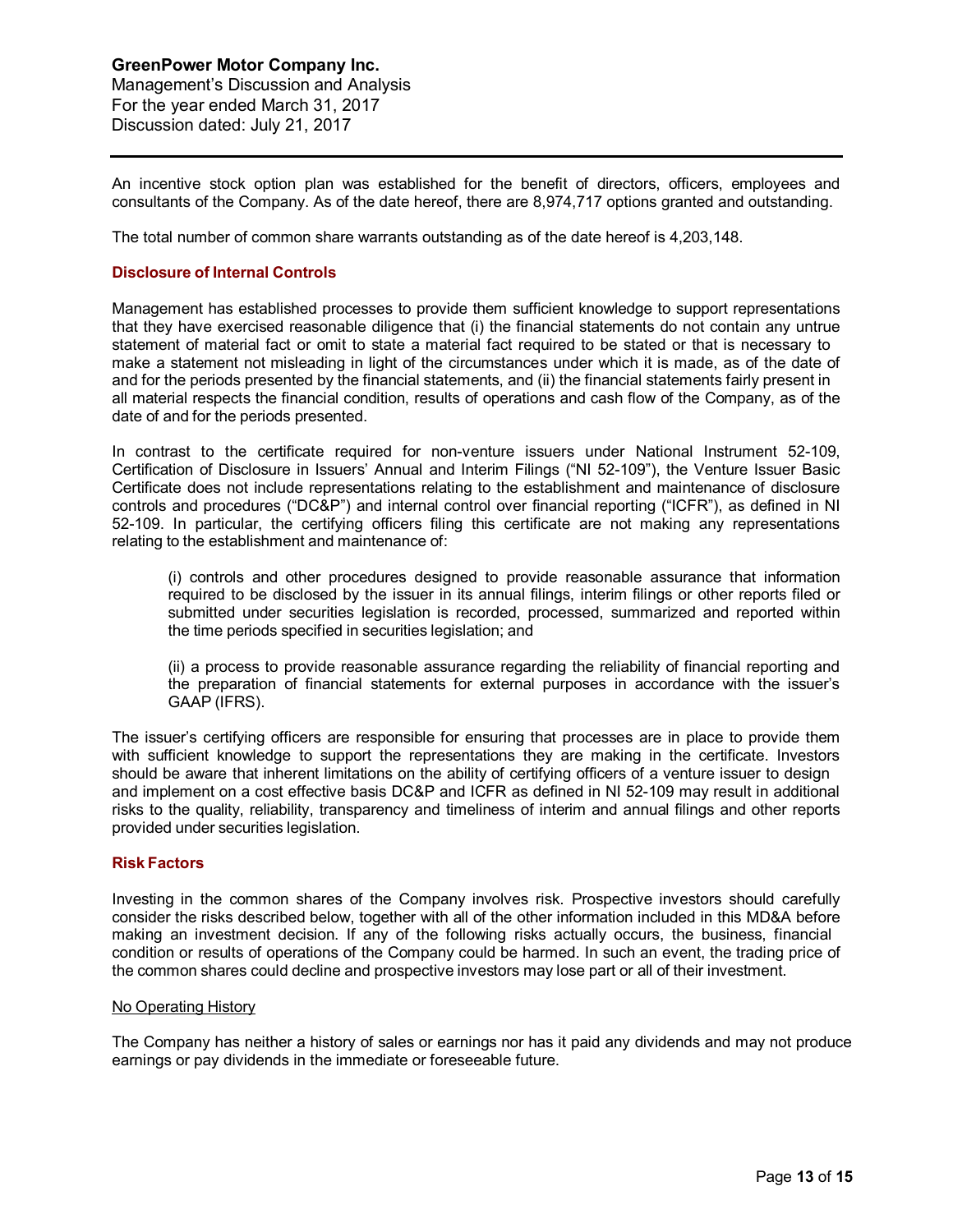#### Reliance on Management

The Company is relying solely on the past business success of its directors and officers. The success of the Company is dependent upon the efforts and abilities of its directors, officers and employees. The loss of any of its directors, officers or employees could have a material adverse effect upon the business and prospects of the Company.

#### Operational Risk

The Company is exposed to many types of operational risks that affect all companies. Operational risk is the risk of loss resulting from inadequate or failed internal processes, people and/or systems. Operational risk is present in all of the Company's business activities, and incorporates exposure relating to fiduciary breaches, product liability claims, product recalls, regulatory compliance failures, legal disputes, business disruption, technology failures, business integration, damage to physical assets, employee safety, dependence on suppliers, foreign exchange fluctuations, insurance coverage and rising insurance costs. Such risks also include the risk of misconduct, theft or fraud by employees or others, unauthorized transactions by employees, operational or human error or not having sufficient levels or quality of staffing resources to successfully achieve the Company's strategic or operational objectives.

As a result of the acquisition of land in Porterville described in the Investing Activities section, the Company is subject to the risks normally associated with the construction of a manufacturing facility, including, but not limited to, construction delays, natural disasters, labour disputes, cost overruns, insufficient financing and requirements for governmental permits or approvals.

The occurrence of an event caused by an operational risk that is material could have a material adverse effect on the Company's business, financial condition, liquidity and operating results.

#### Volatile Operating Results

Our orders with our customers generally require time-consuming customization and specification. We incur significant operating expenses when we are building a bus prior to sale or designing and testing a new bus. If there are delays in the sale of buses to customers, such delays may lead to significant fluctuations in results of operations from quarter to quarter, making it difficult to predict our financial performance on a quarterly basis.

#### Competition in the industry

The Company competes against a number of existing manufacturers of all-electric buses, traditional diesel buses and other buses with various models based on size, purpose or performance features. The Company competes in the non-diesel or alternative fuel segment of this market. There are existing competitors in the various market segments with the potential for future competitors.

#### Sales and Marketing

Presently, the initial price of the Company's products are higher than a traditional diesel bus. There are some grants and subsidies that are available to offset these higher prices. Sales of Company products may also be impacted by the current market price of diesel fuel, along with the values placed on avoiding other ancillary costs such as noise and vehicle emissions. The Company's products are based on emerging technologies which seek to provide operators and users with vehicles that are all-electric, emission free, and with reduced noise. Any change in these factors could have an impact on the market adoption of the Company's products.